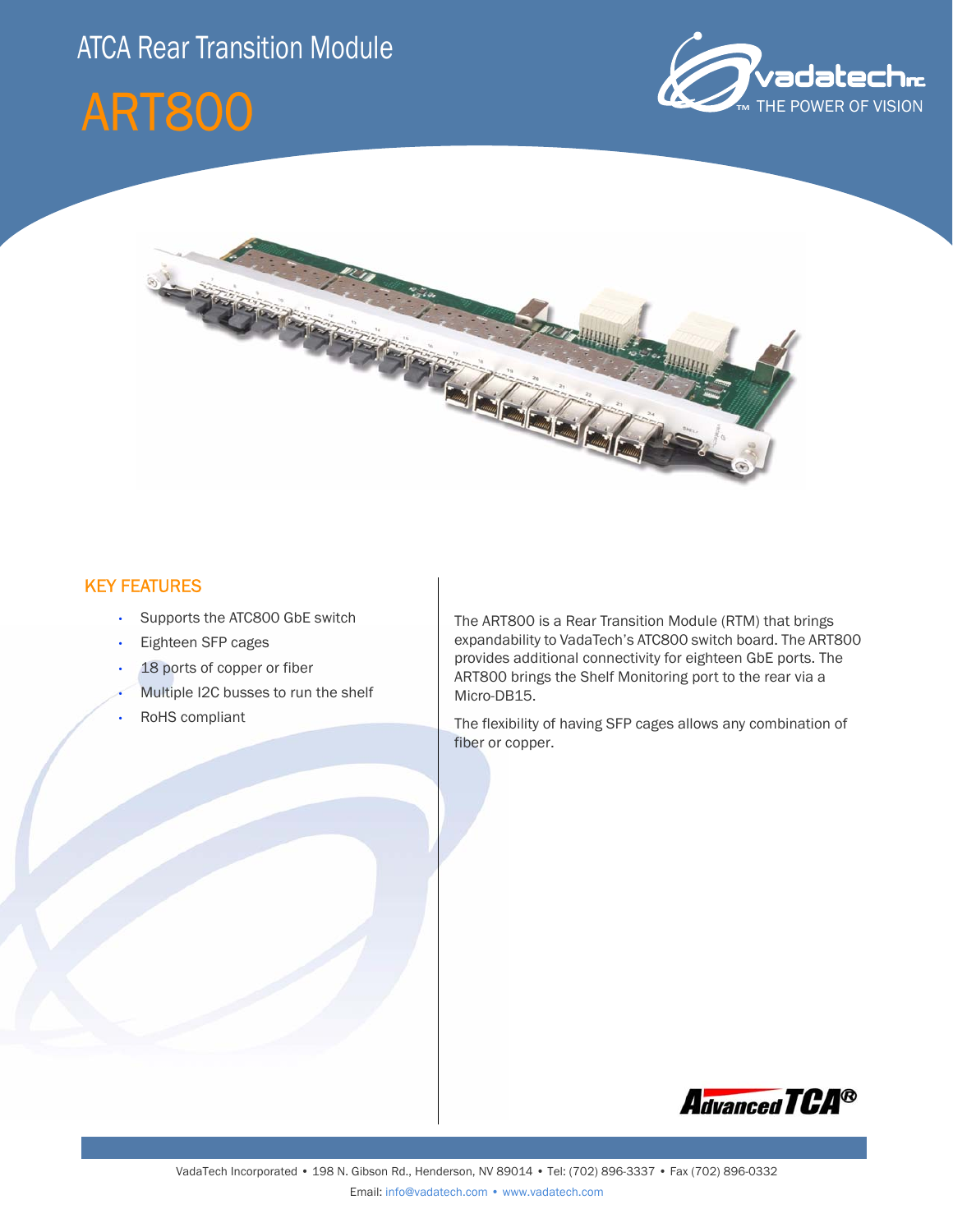# **SPECIFICATIONS**

| Architecture                |                                                                                                                                                                                                                                |                                                                                         |
|-----------------------------|--------------------------------------------------------------------------------------------------------------------------------------------------------------------------------------------------------------------------------|-----------------------------------------------------------------------------------------|
| Physical                    | <b>Dimensions</b>                                                                                                                                                                                                              | Width: 12.687in. (322.25 mm)                                                            |
|                             |                                                                                                                                                                                                                                | Depth: 3.701 in. (94.00 mm)                                                             |
| <b>Type</b>                 | <b>Rear Transition</b>                                                                                                                                                                                                         | Expansion                                                                               |
| <b>Configuration</b>        |                                                                                                                                                                                                                                |                                                                                         |
| Power                       | <b>ART800</b>                                                                                                                                                                                                                  | Dependent on the number of SFP ports (max power with eighteen 10/100/1000 SFPs is 20W)  |
|                             | Temperature                                                                                                                                                                                                                    | Operating Temperature: 0° to 65° C (Air flow requirement is to be greater than 200 LFM) |
|                             |                                                                                                                                                                                                                                | Storage Temperature: -40° to +90° C                                                     |
| Environmental               | Vibration                                                                                                                                                                                                                      | 1G, 5-500Hz each axis                                                                   |
|                             | <b>Shock</b>                                                                                                                                                                                                                   | 30Gs each axis                                                                          |
|                             | <b>Relative Humidity</b>                                                                                                                                                                                                       | 5 to 95 percent, non-condensing                                                         |
| <b>Rear Panel</b>           | <b>Interface Connectors</b>                                                                                                                                                                                                    | Micro-DB15 with multiple I2C busses to manage the chassis                               |
|                             |                                                                                                                                                                                                                                | Eighteen SFPs                                                                           |
| Other                       |                                                                                                                                                                                                                                |                                                                                         |
| <b>MTBF</b>                 | MIL Spec 217-F > 396,000 Hrs.                                                                                                                                                                                                  |                                                                                         |
| Certifications              | Designed to meet FCC, CE and UL certifications where applicable                                                                                                                                                                |                                                                                         |
| <b>Standards</b>            | VadaTech is certified to both the ISO9001:2000 and AS9100B:2004 standards                                                                                                                                                      |                                                                                         |
| Compliance                  | <b>RoHS and NEBS</b>                                                                                                                                                                                                           |                                                                                         |
| Warranty                    | Two $(2)$ years                                                                                                                                                                                                                |                                                                                         |
| <b>Trademarks and Logos</b> | The VadaTech logo is a registered trademark of VadaTech, Inc. Other registered trademarks are the property of their<br>respective owners. AdvancedTCA™ and the AdvancedMC™ logo are trademarks of the PCI Industrial Computers |                                                                                         |
|                             | Manufacturers Group. All rights reserved. Specification subject to change without notice.                                                                                                                                      |                                                                                         |